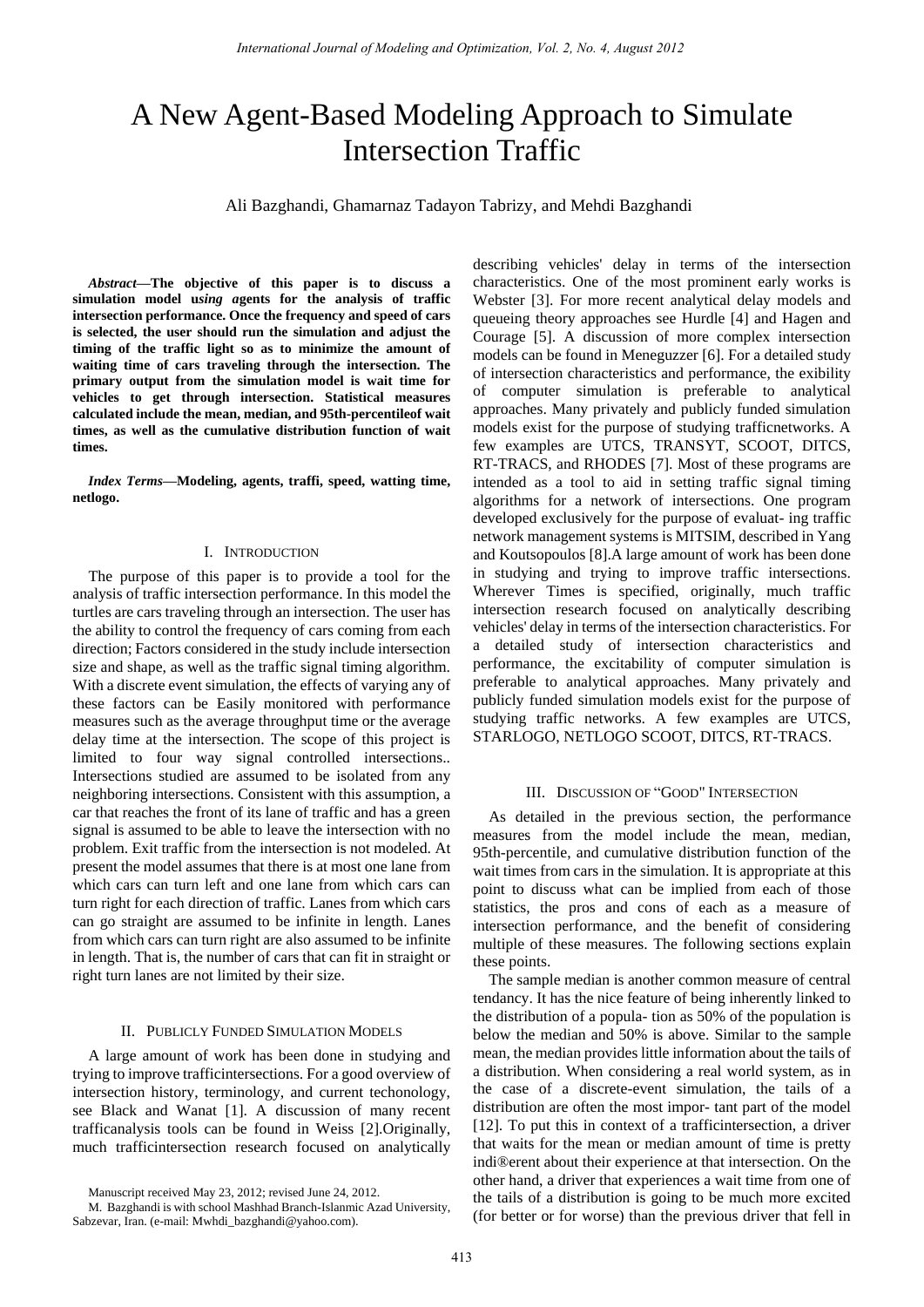the center of the distribution. This is why it is desireable to acquire knowledge about the tail behavior of a system, in addition to measures of central tendency.



Fig. 2. Sample intersection - snapshot of dynamic information

# IV. THE BASIC MODEL

In my discussion of the program implementation, the distinction is made between static and dynamic variables. Static variables are those that define the size, shape, and other qualities of the intersection that do not change over time. Other static variables describe the input model for a particular intersection. Characteristics such as the stochastic model for arrivals and turn probabilities are input once at the beginning of the study and also do not change with time. Dynamic variables include the data structures necessary to completely describe the state of the intersection at any point in time.

# *A. Static Variables*

Static variables are those that define the size, shape and other qualities of the intersection that do not change over time. Other static variables describe the input model for a particular intersection. Characteristics such as the stochastic model for arrivals and turn probabilities are input once at the beginning of the study and also do not change with time.

The model has these components:

- 1) Number of lanes. The integer-valued vector lane gives the number of approaching lanes at the intersection for each of the four directions.
- 2) Size of lanes. The floating point-valued matrix geometry gives the size of each lane in feet measured from the corner of the intersection backwards. This matrix has dimensions 4 \* max lanes and includes information about each lane in each direction of traffic. Clearly state the units for each quantity that you use in an equation.
- 3) Turning information, to make the distinction between lanes that are for turn only, straight only, or straight/turn, the integer-valued matrix Direction

contains the appropriate information for each lane. Direction also has dimensions 4\*max lanes.

4) Placement of traffic sensors, to capture the quality of data sensors used for actuated control of an intersection there is a floating point-valued matrix Sensor that store the information for each lane in the intersection.

## *B. Static Variables - Stochastic Input Model*

Arrival Process ,To model the arrival process, 100 interarrival times were collected from each direction of approaching traffic. The distinction between arrivals to a specific lane, or arrivals with a speciffic turning intention, is not made at this level.The data of interarrival times were fitted to statistical distributions using the data fitting package in Arena [9]. The output from the Arena package consists of the statistical distribution which provided the best fit to the data,as well as the maximum likelihood estimators for the parameters of that distribution. Note that the parameterization of the log normal distribution that is used here is lognormal

 $(\mu_1, \sigma_1)$  in (1):

$$
\frac{1}{\sigma t \sqrt{2\pi}} e^{-\frac{(\log t - \mu)^2}{2e^{\sigma^2}}} \tag{1}
$$

For 
$$
t > 0
$$
. The mean is  $\mu_1 = e^{\mu + \frac{e^2}{2}}$  and the variance is:  

$$
\sigma^2_1 = e^{\mu + \sigma^2} (e^{\sigma^2} - 1).
$$

- 1) Vehicle size. Distribution for each direction of approaching traffic, there is a specific distribution of the types of vehicles that arrive.
- 2) Turn probabilities. For any direction of approaching traffic, a certain proportion of cars will turn left, go straight, or turn right. This information is stored in the  $4\times2$  floating point-valued matrix TurnProb.

Light Sequence. Algorithm for any intersection that is modeled, it is necessary to describe the algorithm by which the traffic signal is updated. Before discussing the computational methods for implementing this, consider the behavior of traffic during the respective signal settings of green, yellow, and red. When a signal turns green, there is a delay of a couple seconds before the first car in line accelerates and leaves the intersection. In the civil engineering community, this is referred to as the start-up lost time. When a signal changes from green to yellow, there are a couple seconds during which cars continue to pass through the intersection. This is referred to as the end-gain time. During the time between the start-up lost time and the end-gain time, the signal is effectively green and cars leave the intersection at a steady rate. It is shown in Fig.1.

# *C. Dynamic Variables - System State*

Traffic signal is the Boolean matrix light contains information on which lanes of traffic have red or green lights. A value of 0 indicates a red signal and a value of 1indicates a green signal. This 4 \* max lanes integer-valued matrix is organized according to the approaching direction of traffic and the lanes within that direction in the same manner as the static variables. The elements of the Light matrix corresponding to lanes that do not exist will always have a value of 0. Then for the snapshot of the intersection shown in Fig.2.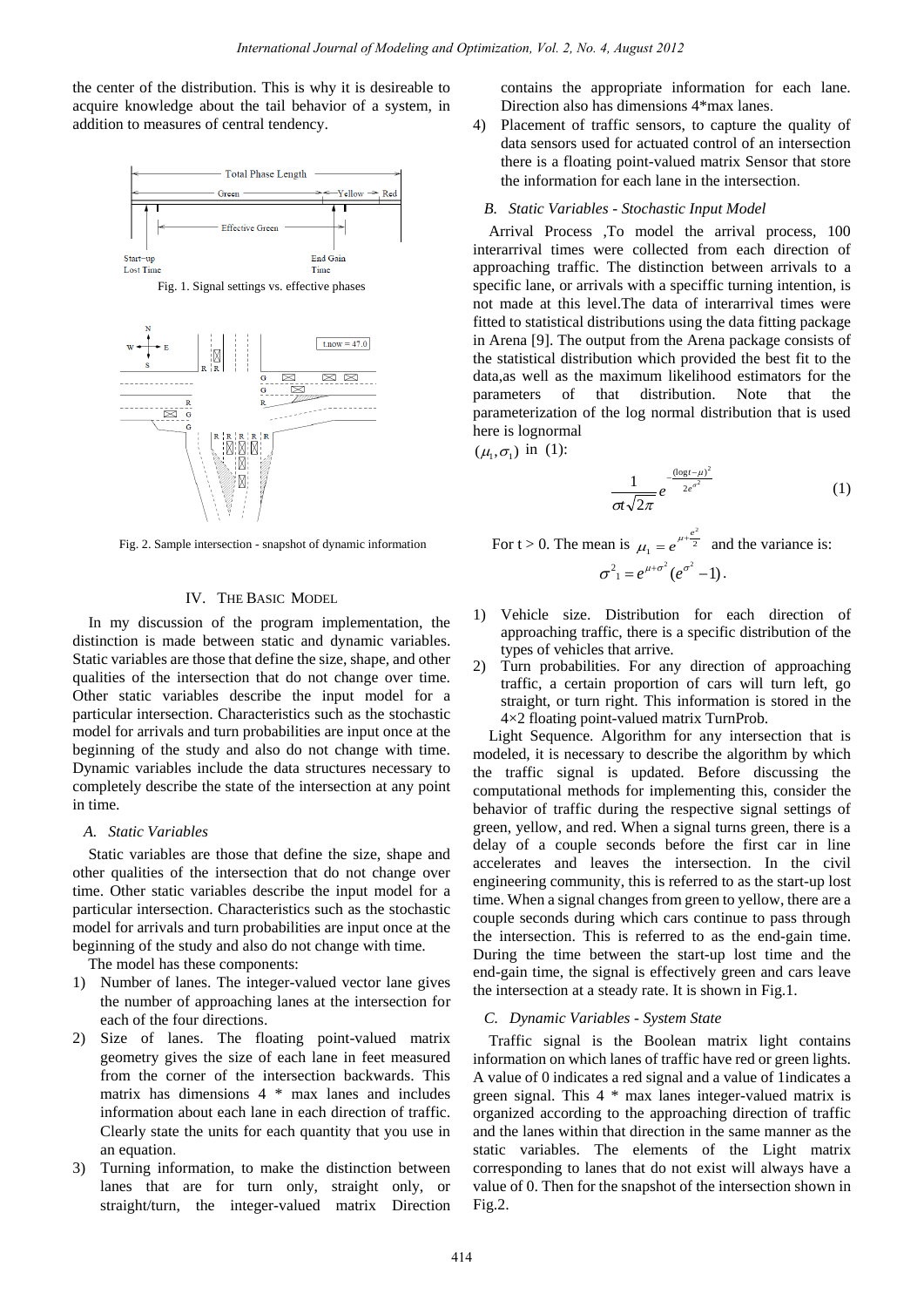- 1) Updating the traffic signal if a lane of traffic had a green signal in a previous phase and a red signal in an upcoming phase, the function Change2Red will turn it red. That is, it will set  $Light[i][j] = 0$  for the appropriate direction i and lane j.
- 2) Cars. The state of any car in the simulation which is at the intersection is defined by the following characteristics. Definition arrival time, turning intention, current distance, vehicle lengths and queue cars.

# VI. OUTPUT OF MODEL

The intersection is modeled using a next-event simulation . That is, the simulation only considers a set of finite events that can change the state of the system.

While (t:now < STOP) {  $e \leftarrow$  { <sup>*i*</sup> | .*t*≤ event[*i*].t ;*i*=  $0,1,2,...,6$ }

t.now ← event[e].t [Update simulation clock] If  $(e < 4)$  {[Process an Arrival from direction e] event[e].t  $\leftarrow$  t.now + GetArrival(*e*) [Schedule next arrival] NewCar.arr ← t.now [Save car's arrival time] NewCar.turn ← PickDirection(*e*) [Assign turn direction] NewCar.len ← PickSize(e) [Assign length of vehicle] newLane ← PickLane(Queue,NewCar) [Place in appropriate lane] if  $(Light[e][newLane] = 1)$  [If green signal]  $Stats[e][newLane].count[0] + +$  [Increment frequency] count] Else [If red signal] else if  $(e = 4)$  { [Process a Departure] PassThru() [See documentation] For all  $(i; j)$   $\exists$  Light $[i][j] = 1$  [Check green lanes for next departure] (approach, lane) ←  $(i^*, j^*)$  NextDeparture $[i^*]$   $[j^*] \leq$ NextDeparture $[i^{\dagger}][j^{\dagger}]$ nextTime ←NextDeparture[approach][lane] If (!Queue[approach][lane].isEmpty()) [If more waiting] event[4].t ← nextTime [Schedule next departure] else event[4]. $x \leftarrow 0$  [Turn departure off] else if  $(e = 5)$  { [Change signal to red] For all I, j If Light[i][j].OldPhase=1)&(light[i][j].Newphase=0)  $Light[i][j] \leftarrow 0$  [New red] event[5]. $x \leftarrow 0$  [Turn off Change to red] event[6]: $t \leftarrow t$ .now + blockTime [Schedule Change to green] event[6]. $x \leftarrow 1$  [Turn on Change to green] } else { [Change signal to green] For all Ii, j If (Light[i][j].OldPhase = 0) & (Light[i][j]. NewPhase = 1) Light[i][j]  $\leftarrow$  1 [New green] event[6]. $x \leftarrow 0$  [Turn off Change to green]

event[5].t  $\leftarrow$  t.now + phaseLength [Schedule Change to red] The purpose of a simulation is to gain insight about the system being modeled. To that end, there are a number of performance measures reported by the program at the end of a simulation experiment. Computing these statistics is accomplished by keeping wait time data for every vehicle in the simulation. The histogram-type integer-valued vectorcount[maxTime] is used to store this information1. The integer max Time is the largest wait time recorded by the simulation and is set by the user depending on the experiment at hand. By default, any wait times that may be greater than max Time are considered equivalent to max Time for the purpose of collecting statistics. For any  $i = 0; 1; \dots;$  max Time - 1, count[*i*] is the number of vehicles that had wait time, wt, such that  $i \cdot wt < i+1$ . In other words, each time a vehicle departs the intersection, the wait time is recorded by the statement count[min([wt], maxTime-1)]++. This discussion refers to the case of collecting statistics on every car in the simulation. The sameapproach is just as easily applied to compute statistics for more speciffic studies such as comparing the performance of the left, middle, and right lane of an approach direction, or comparing the performance of left turns versus all other movements. The specific breakdown of the analysis is dictated by-the intersection being modeled, and the questions that hoped to be answered by the study.Since it is histogram-type count data that is being recorded, the sam ple mean can be calculated according to the method of histogram means described in Park and Leemis [10]. That is:

$$
\nabla = \frac{1}{n} \sum_{i=0}^{\text{maxTime}-1} i \text{count}[i] \tag{2}
$$

where  $n$  is the total number of observations recording in count.

The empirical cumulative distribution function of wait times can be calculated from the histogram by starting at zero and adding the contribution of  $1/n$  count *i* for each i such that count[ $i$ ] > 0. Let F(i) represent the empirical CDF of the wait times at any (integer) time value *i*. Then the median, t0:5, is the minimum i such that  $F(i) > 0.5$ . Likewise, the 95-th percentile is the minimum i such that  $F(i) > 0.95$ . The cumulative distribution function of wait times gives the whole picture of the proportion of cars that short wait times and long wait times. It is still bene¯cial to have the numerical measures of the mean, median, and 95th-percentile for ease of comparison between systems. The CDF of wait times will be used in some cases for visualizing the results of a simulation. Consider the CDFs of wait times for the two hypothetical Systems A andB shown in Fig.3. The median and 95th-percentile wait times for each system are sketched on the graph as well. The two systems have identical 95th-percentile wait times, but vastly different distributions aside from that point. If you were a driver with a choice between the two Systems A and B, which one would you choose? System A has a much better median wait time than system B. However, System A also has the chance of producing a much worse wait time than System B ever would. Considering that drivers who experience about the median wait time are generally apathetic about the situation, where drivers who wait the maximum amount of time are often extremely angered, it may be advantageous to play it safe and select System B.

The definition of "good" intersection performance with respect to the statistics considered in this study is not entirely clear. Ideally, each of the mean, median, and 95th-percentile of wait times should be as small as possible to get the most cars through the intersection with as little delay as possible.